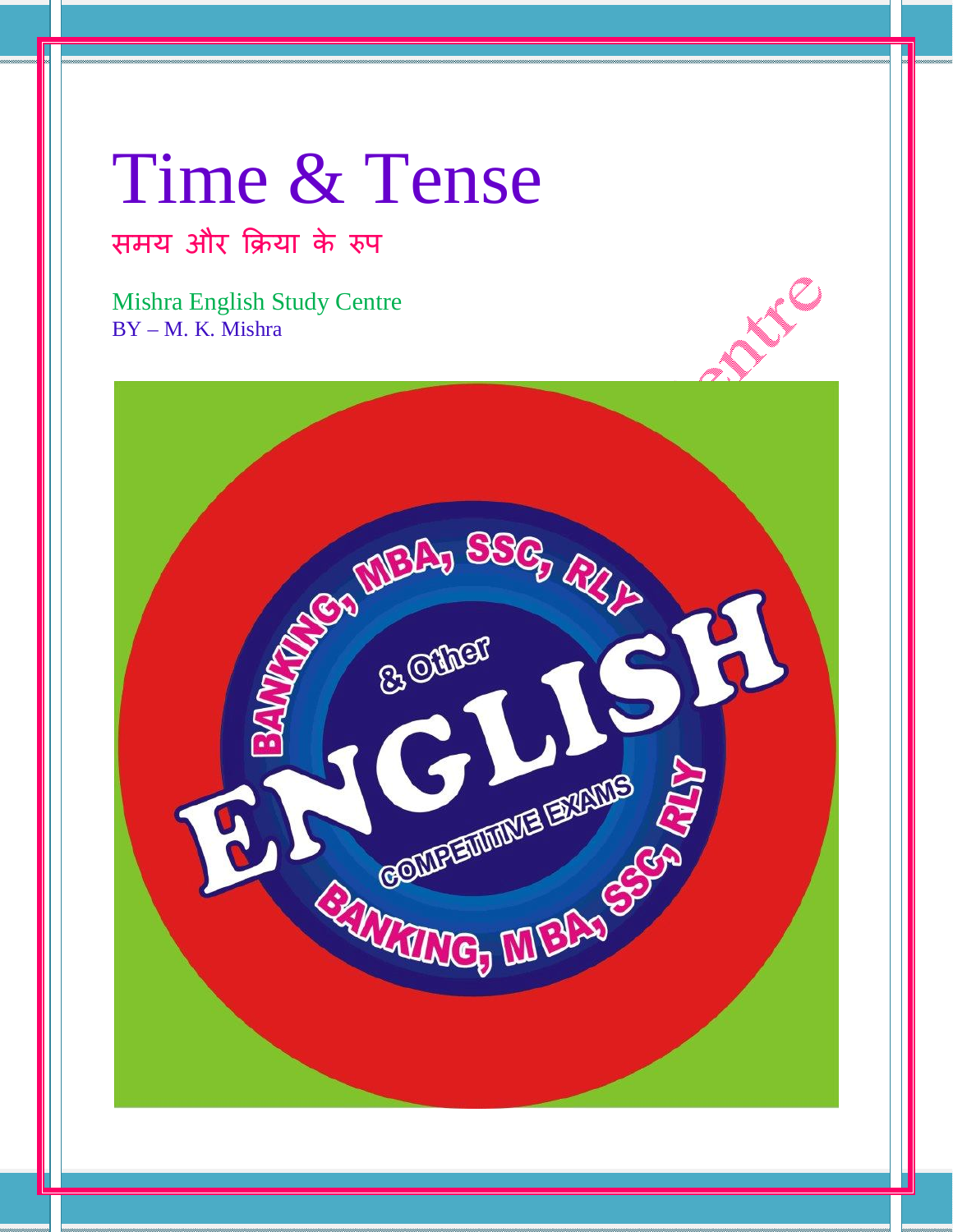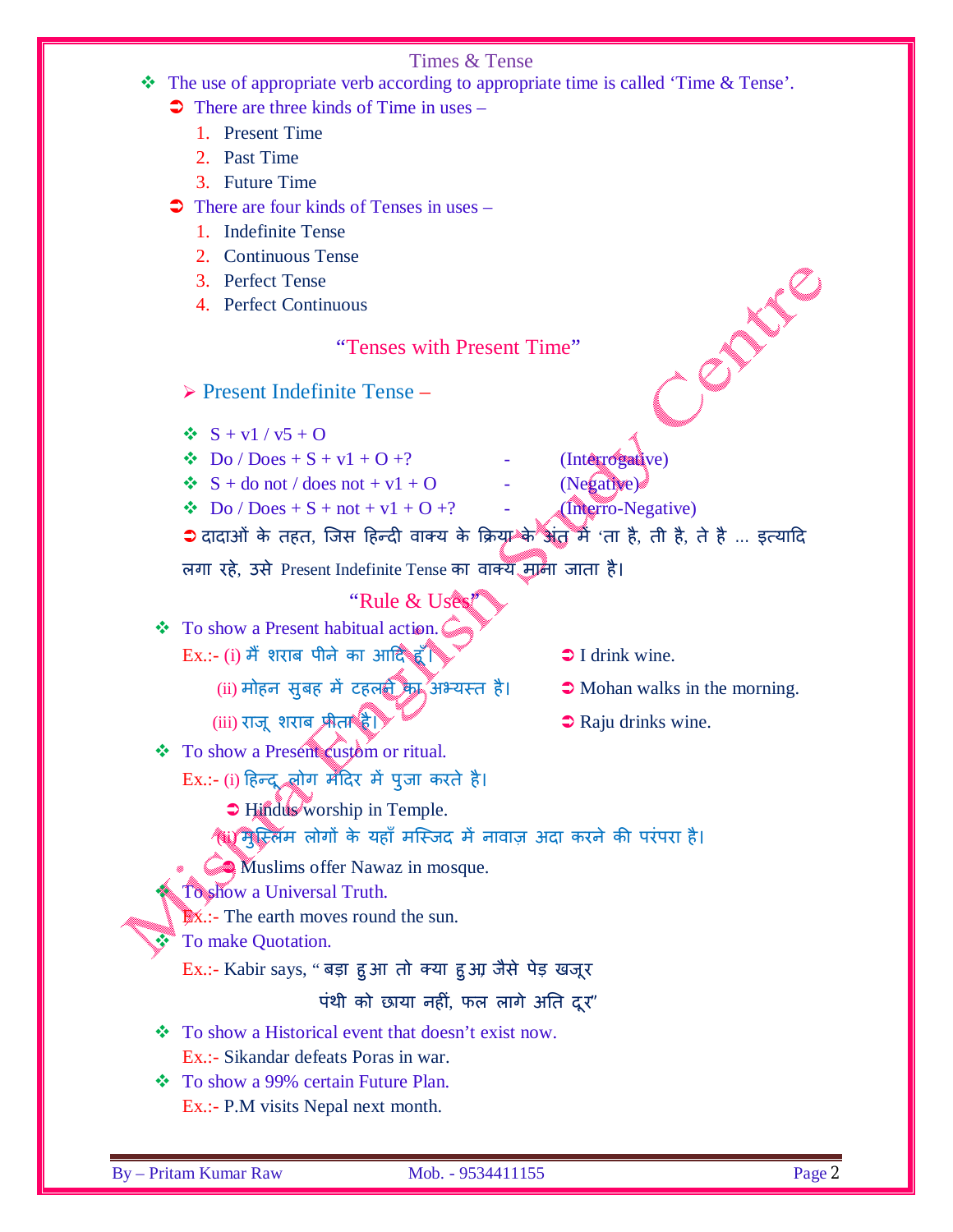|   | Times & Tense                                                                                                                   |                                                                                            |  |  |  |
|---|---------------------------------------------------------------------------------------------------------------------------------|--------------------------------------------------------------------------------------------|--|--|--|
|   | To avoid the repetition of shall or will in a conditional sentence.                                                             |                                                                                            |  |  |  |
|   | Note - ध्यान रहे कि इसके तहत वाक्य के उसी भाग में Present Indefinite Tense लगाते है,                                            |                                                                                            |  |  |  |
|   | जो 'If, when, as soon as, as long as, in case, unless, until etc.' से शुरू होकर condition को                                    |                                                                                            |  |  |  |
|   | दर्शाता हो।                                                                                                                     |                                                                                            |  |  |  |
|   | $Ex.: (i) You will go, when he will comes.$                                                                                     | $-({\bf x})$                                                                               |  |  |  |
|   | → You will go, when he comes.                                                                                                   | $ (\checkmark)$                                                                            |  |  |  |
|   | (ii) If you will dance, I shall give money.                                                                                     | $-({\bf x})$                                                                               |  |  |  |
|   | • If you dance, I shall give money.                                                                                             | $-$ ( $\checkmark$ )                                                                       |  |  |  |
| ❖ | Always, Never, Seldom, Often, Rarely, Occasionally  etc. are used in Present<br>Indefinite Tense for a Present habitual action. |                                                                                            |  |  |  |
|   | Ex.:- He is always coming late.                                                                                                 | $-({\bf x})$                                                                               |  |  |  |
|   | $\supset$ He always comes late.                                                                                                 | $ (\checkmark)$                                                                            |  |  |  |
| ❖ | To show a Series action as a Process.                                                                                           |                                                                                            |  |  |  |
|   | Ex.:- "How to make Tea"                                                                                                         |                                                                                            |  |  |  |
|   | At first we boil some milk in a pot, now we boil some tea-leaves in a little water                                              |                                                                                            |  |  |  |
|   | in another pot, Then we filter the boiled tea leave into the boiled milk, now we serve it                                       |                                                                                            |  |  |  |
|   | in cups with plate full of sugar.                                                                                               |                                                                                            |  |  |  |
| ❖ | To make the commentary of a game.                                                                                               |                                                                                            |  |  |  |
|   |                                                                                                                                 | Ex.:- Akhtar bolls to Sachin, Sachin hit hard the ball, the ball goes out of boundary line |  |  |  |
|   | and it's a four run.                                                                                                            |                                                                                            |  |  |  |
|   |                                                                                                                                 |                                                                                            |  |  |  |
|   | > Present Continuous Tense                                                                                                      |                                                                                            |  |  |  |
|   |                                                                                                                                 |                                                                                            |  |  |  |
|   | $\div$ S + is / am / are + v4 + 0                                                                                               |                                                                                            |  |  |  |
|   | $\cdot$ Is / am / are + S + y4 \ O +2                                                                                           | (Interrogative)                                                                            |  |  |  |
|   | $\div$ S + is / am / are $\pm$ not + v4 + O                                                                                     | (Negative)                                                                                 |  |  |  |
|   | $\div$ Is / am / are + $\pm$ $\pm$ not + v4 + O?                                                                                | (Interro-Negative)                                                                         |  |  |  |
|   | 2 दादाओं के तहत जिस हिन्दी वाक्य के क्रिया के अंत में रहा है, रही है, रहे है  इत्यादि                                           |                                                                                            |  |  |  |
|   | लगा रहे, उसे Present Continuous Tense का वाक्य माना जाता है।                                                                    |                                                                                            |  |  |  |
|   | "Rules & Uses"                                                                                                                  |                                                                                            |  |  |  |
|   | A Present continued action is kept in Present Continuous Tense.                                                                 |                                                                                            |  |  |  |
|   | $\mathbf{E}\mathbf{x}$ $\stackrel{?}{\ldots}$ (i) मोहन का नाच जारी है।                                                          | $\triangleright$ Mohan is dancing.                                                         |  |  |  |
|   | (ii) राजू क्रिकेट खेलने में लगा हुआ है। O Raju is playing cricket.                                                              |                                                                                            |  |  |  |
|   | To show a Present momentary habitual action.                                                                                    |                                                                                            |  |  |  |
|   | Ex.:- (i) आजकल वह शराब पीता है।                                                                                                 | $\bullet$ Now a days he is drinking wine.                                                  |  |  |  |
|   | To show an action that runs during the discussion.                                                                              |                                                                                            |  |  |  |
|   | Ex.:- He is eating now.                                                                                                         |                                                                                            |  |  |  |
| ❖ | To show a 50% certain Future Plan.                                                                                              |                                                                                            |  |  |  |
|   | Ex.:- Papa is coming tomorrow.                                                                                                  |                                                                                            |  |  |  |
|   |                                                                                                                                 |                                                                                            |  |  |  |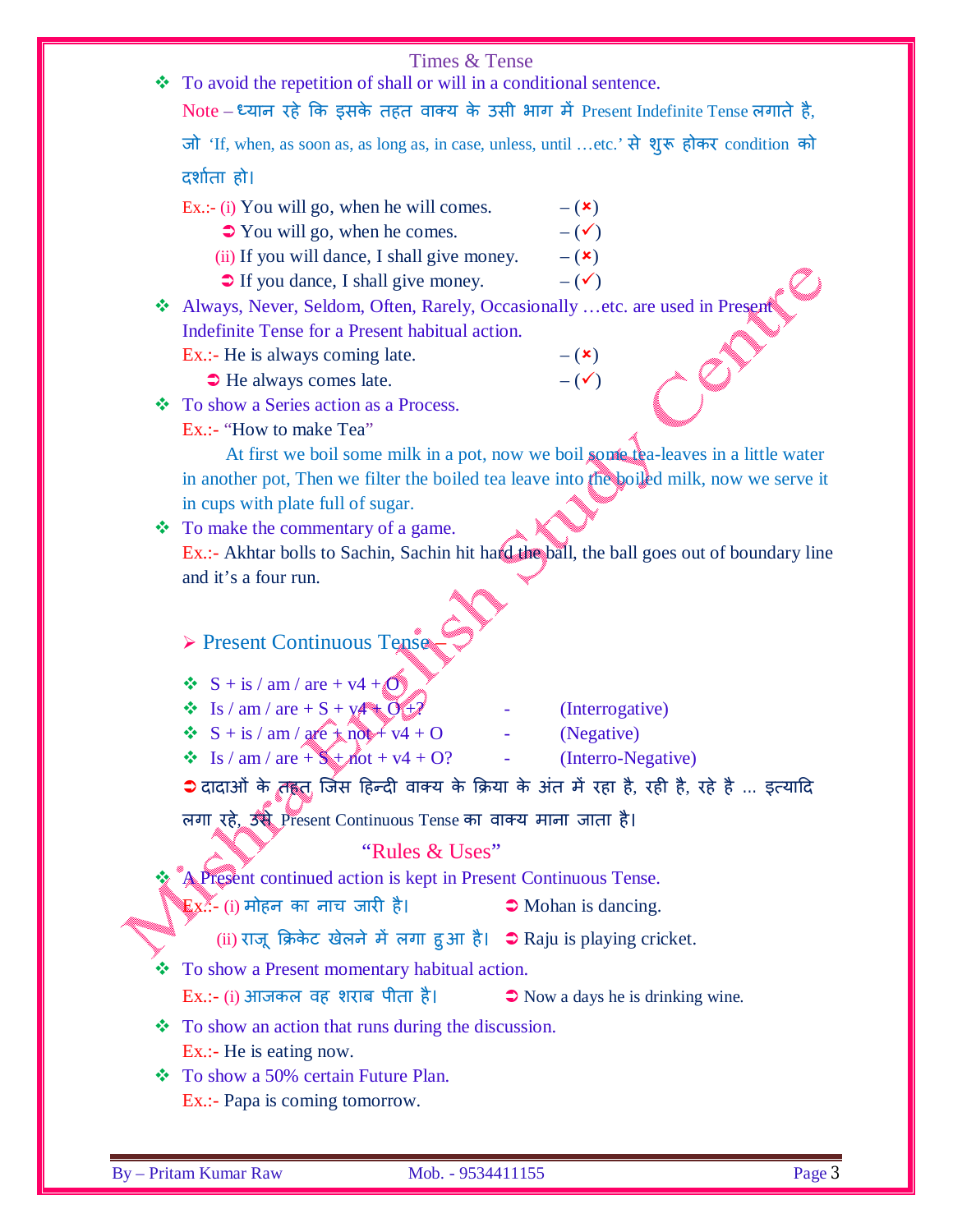| ❖          | Times & Tense<br>To show the nearest Future Plan.                                        |                 |  |  |
|------------|------------------------------------------------------------------------------------------|-----------------|--|--|
|            |                                                                                          |                 |  |  |
|            | $Ex.:$ I am going to sing a song now.                                                    |                 |  |  |
|            | Now, This time, Now a day, These days, At Present, At the moment  etc. are used in       |                 |  |  |
|            | Present Continuous Tense for a Present action.                                           |                 |  |  |
|            | Ex.:- Now a day he teaches Physics.<br>$-(\star)$                                        |                 |  |  |
|            | $\bullet$ Now a day he is teaching Physics. $-(\checkmark)$                              |                 |  |  |
| ❖          | A Verb of Perception shows its Continuous meaning in Indefinite Structure.               |                 |  |  |
|            | (See, Hear, Notice, Believe, Hope, Prefer, Appear, Seem, Loom, Understand etc.)          |                 |  |  |
|            | $Ex.: (i) I$ am believing in you.<br>$-({\bf x})$                                        |                 |  |  |
|            | $-(\checkmark)$<br>$\bigcirc$ I believe in you.                                          | NE              |  |  |
|            | (ii) It is appearing wrong.<br>$-({\bf x})$                                              |                 |  |  |
|            | $\triangleright$ It appears wrong.<br>$-(\checkmark)$                                    |                 |  |  |
|            | (iii) I am hearing your voice.<br>$-({\bf x})$                                           |                 |  |  |
|            | $-$ ( $\checkmark$ )<br>$\bigcirc$ I hear your voce.                                     |                 |  |  |
|            |                                                                                          |                 |  |  |
|            | $\triangleright$ Present Perfect Tense –                                                 |                 |  |  |
|            |                                                                                          |                 |  |  |
| <b>AND</b> | $S + has / have + v3 + O$                                                                |                 |  |  |
|            | 2 दादाओं के तहत जिस हिन्दी वाक्य के क्रिया के अंत में 'चुका है, चुकी है, चुके है, या है, |                 |  |  |
|            | यी है, ये है  इत्यादि लगा रहे, उसे Present Perfect Tense का वाक्य माना जाता है।          |                 |  |  |
|            | "Rules & Uses"                                                                           |                 |  |  |
| ❖          | A Present completed action sustaining its effects are kept in Present Perfect Tense.     |                 |  |  |
|            | Ex.:- He had bought a new car.                                                           |                 |  |  |
|            | Last, Past, Before, Ago, Yesterday, Them, Earlier, Previous  etc. are not used in        |                 |  |  |
|            | Present Perfect Tense, they come in Past Indefinite Structure for a completed action.    |                 |  |  |
|            | $Ex.:$ He has come last night.                                                           | $-({\bf x})$    |  |  |
|            | $\triangleright$ He came last night.                                                     | $-(\checkmark)$ |  |  |
| 參          | It 'Today' denoted Passed Time for the day is kept in Present Perfect Tense.             |                 |  |  |
|            | Ex.:- He bought a car today.                                                             | $-({\bf x})$    |  |  |
|            | $\supset$ He has bought a car today.                                                     | $-(\checkmark)$ |  |  |
| ❤          | Yes, Already, Just, Just now, Recently, Up to etc. is used in Present Perfect Tense for  |                 |  |  |
|            | a completed action.                                                                      |                 |  |  |
|            |                                                                                          |                 |  |  |
|            | Ex- He just bought a new car.                                                            | $-({\bf x})$    |  |  |
|            | $\triangleright$ He has just bought a new car.                                           | $ (\checkmark)$ |  |  |
|            | Always, Never, Seldom, Often, Rarely  etc. are used in Present Perfect Tense for         |                 |  |  |
|            | habitually completed action.                                                             |                 |  |  |
|            | Ex.:- I have always helped the Poor.                                                     |                 |  |  |
|            | <b>Present Perfect</b> + Since + Past Indefinite Tense.                                  |                 |  |  |
|            | Ex.:- Six month passed since Raju went to Delhi.                                         | $-({\bf x})$    |  |  |
|            | • Six month have passed since Raju went to Delhi.                                        | $-(\checkmark)$ |  |  |
| ❖          | It / This + is + the best / the worst $\dots$ + Present Perfect.                         |                 |  |  |
|            | Ex.:- This is the best opportunity I got in my life.                                     | $-({\bf x})$    |  |  |
|            | $\bullet$ This is the best opportunity I have got in my life.                            | $-(\checkmark)$ |  |  |
|            |                                                                                          |                 |  |  |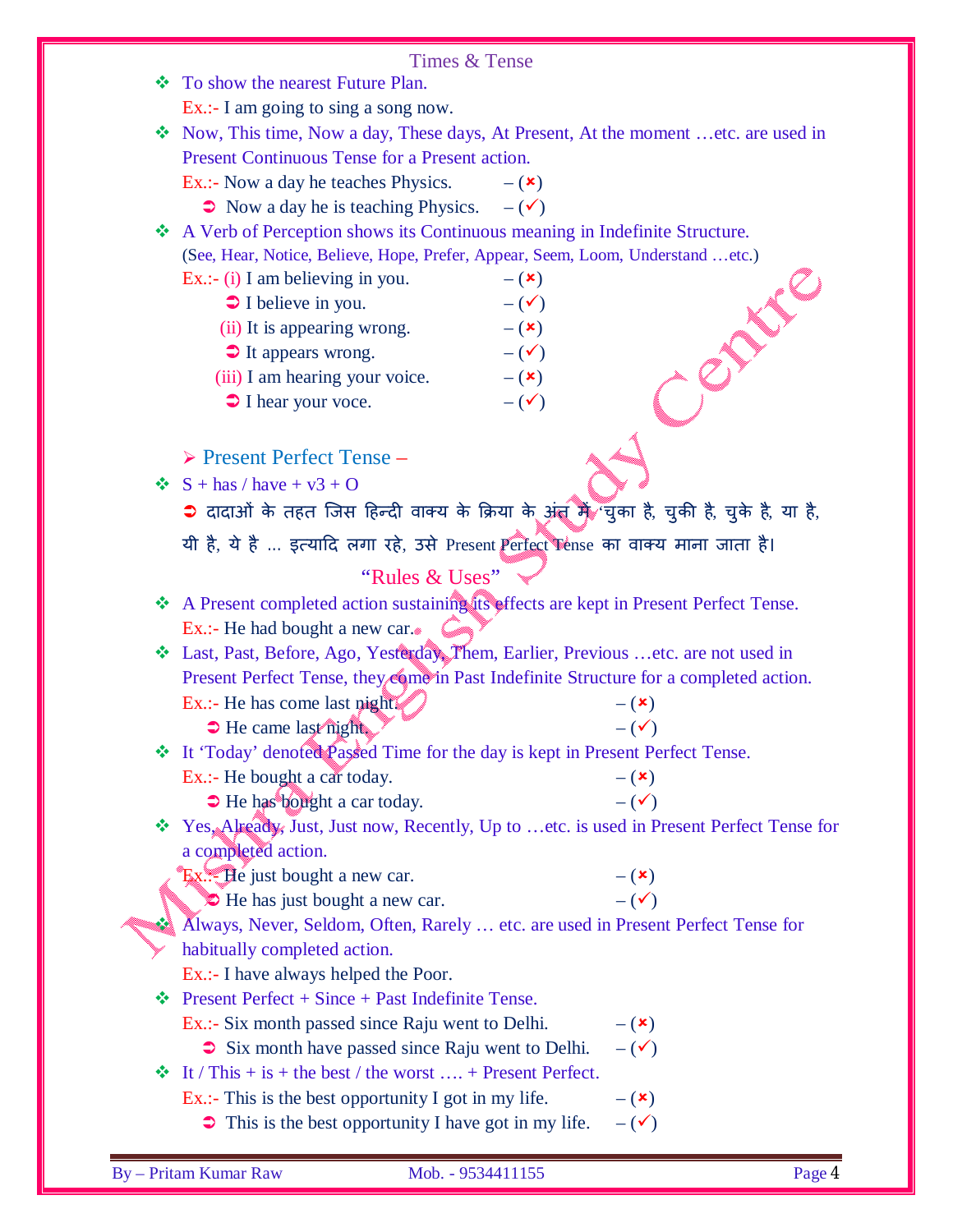| Times & Tense                                                                                                           |  |  |  |
|-------------------------------------------------------------------------------------------------------------------------|--|--|--|
| First time / Second time  etc. + Present Perfect Tense.<br>❖                                                            |  |  |  |
| Ex.:- First time I have come here.                                                                                      |  |  |  |
| $\div$ For / since can be used to mention time in this Tense.                                                           |  |  |  |
| Ex.:- I have played cricket for two hours today.                                                                        |  |  |  |
|                                                                                                                         |  |  |  |
| ▶ Present Perfect Continuous Tense –                                                                                    |  |  |  |
| $S + has / have + been + v4 + O + for / since + Time.$                                                                  |  |  |  |
| 2 दादाओं के तहत जिस हिन्दी वाक्य के क्रिया के अंत में 'ता रहा है, ती रही है, ते रहे हैं                                 |  |  |  |
| इत्यादि लगा रहे, उसे Present Perfect Continuous का वाक्य माना जाता है।                                                  |  |  |  |
| "Rules & Uses"                                                                                                          |  |  |  |
| A Present continued action for some mentioned time is kept in Present Perfect<br>❖<br>continuous Tense.                 |  |  |  |
| Time must be mentioned in this Tense.                                                                                   |  |  |  |
| $\div$ For / since come to mentioned time in this Tense.                                                                |  |  |  |
| Ex.:- (i) सोमवार से ही राजू का नाच जारी है।                                                                             |  |  |  |
| Raju has been dancing since Monday.                                                                                     |  |  |  |
| (ii) मोहन 6 महीने से यह नौकरी कर रहा है।                                                                                |  |  |  |
| • Mohan has been doing this work for six months.                                                                        |  |  |  |
| $\cdot \cdot \cdot$ V4 + Object can be replaced by using N $\mathbb{R}P$ / Adj. / Adverb in this Tense.                 |  |  |  |
| $\bullet$ S + has / have + been + N / P / Adj / Adv. + for / since + Time.                                              |  |  |  |
| Ex.:- मोहन बचपन से ही अच्छा डस्सिर हैं।                                                                                 |  |  |  |
| • Mohan has been a good dancer since childhood.                                                                         |  |  |  |
| <b>Penses</b> with Past Time"                                                                                           |  |  |  |
|                                                                                                                         |  |  |  |
| $\triangleright$ Past Indefinite Tense –                                                                                |  |  |  |
| $\bullet$ S + v2 + O                                                                                                    |  |  |  |
| $\bullet$ Did + S + $\mathbb{Q}$ + O +?                                                                                 |  |  |  |
| $S + d\hat{d}$ not + v1 + O<br>❤                                                                                        |  |  |  |
| $\mathbf{\hat{\cdot}} \bullet \mathbf{Did} \bullet \mathbf{\hat{\cdot}} \mathbf{\hat{\cdot}} + \text{not} + v1 + O + ?$ |  |  |  |
| ्रदादाओं के तहत जिस हिन्दी वाक्य के क्रिया के अंत में 'ता था / ती थी, ते थे, या, यी, ये'                                |  |  |  |
| इत्यादि लगा रहे, उसे Past Indefinite Tense का वाक्य माना जाता है।                                                       |  |  |  |
| "Rules & Uses"                                                                                                          |  |  |  |
| A Past completed action before another action of Past is kept in Past Perfect Tense.                                    |  |  |  |
| Note – ध्यान रहे कि इसके तहत पहले समाप्त हुई घटना को Past Perfect में रखा जाता है,                                      |  |  |  |
| तथा बाद में हुई घटना को Past Indefinite में रखा जाता है।                                                                |  |  |  |
| $S + had + v3 + O + before + S + v2 + O$<br>❖                                                                           |  |  |  |
| $S + had + v3 + O + when + S + v2 + O$<br>樂                                                                             |  |  |  |
|                                                                                                                         |  |  |  |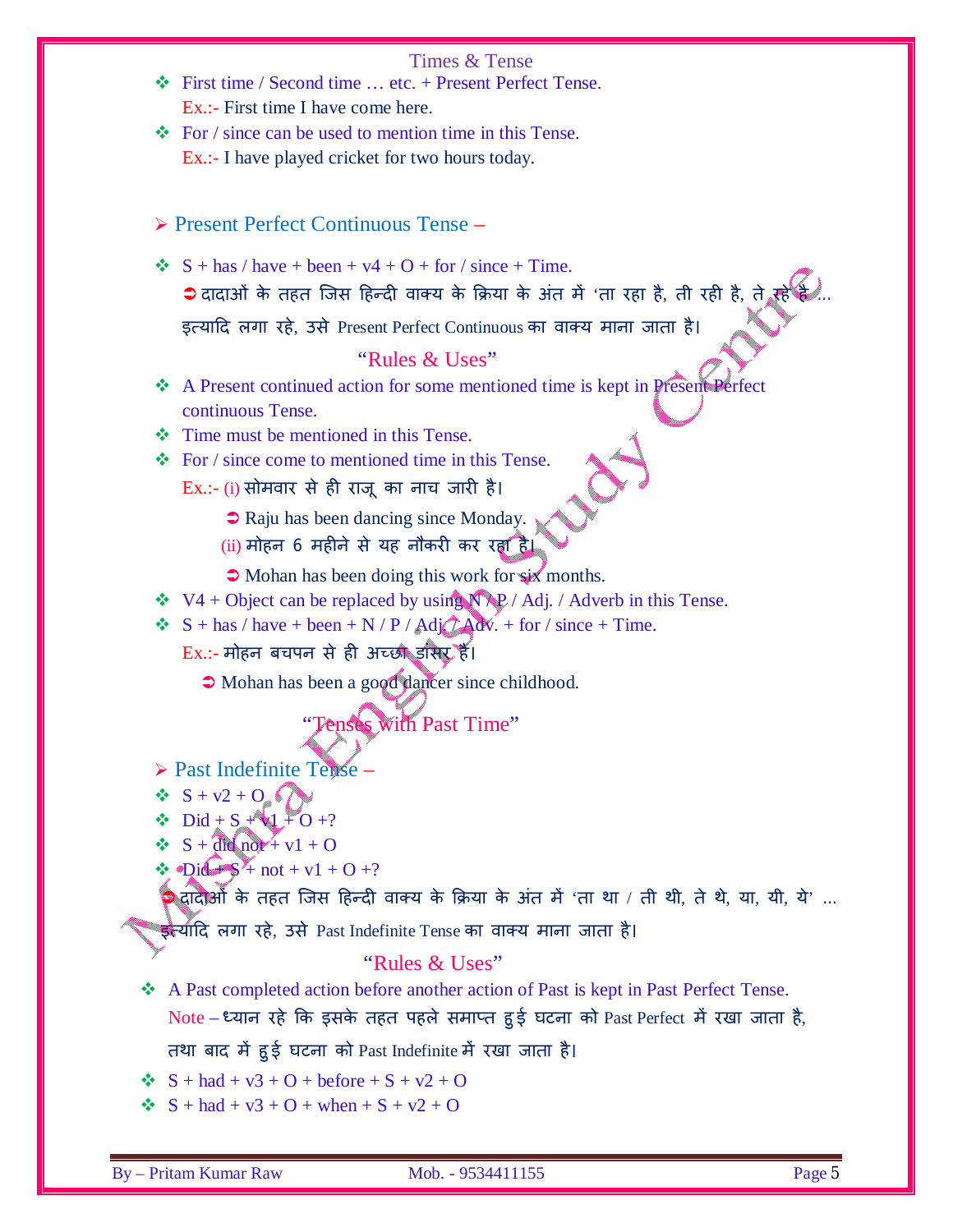Times & Tense  $\div$  S + v2 + O + after + S + had + v3 + O Ex.:- (i) मेरे स्टेशन पहुँचने से पहले गाड़ी खुल चुकी थी।  $\supset$  The Train had started before I reached the station.  $\bullet$  The Train had started when I reached the station. I reached the station after the train had started. (ii) रोगी के आने से पहले डॉक्टर मर चुका था। The Doctor had died before the Patient came. The Doctor had died when the Patient came. The Patient came after the Doctor had died.  $\cdot$  To avoid the repetition of would have + v3, in a conditional sentence. Ex.:- (i) If I would have gone to Delhi, I would have bought a new car.  $-(\ast)$  $\supset$  If I had gone to Delhi, I would have bought a new car. \* To show an unful-fill desire with certain verbs. (Wish, Think, Decide, Demand, Ask ...etc.)  $Ex.$ :- पिछले माह मैं इच्छा जताया था दिल्ली जाने का पर नहीं गया।  $\supset$  Last month I had wished to go to Delhi.  $\cdot \cdot$  I wish / I is high time / if / as if ... etc. + Past Perfect Tense. (To show Imaginative Remorse) Ex.:- काश! मैं पिछले माह दिल्ली चला गया होता।  $\supset$  I wish! I had gone to Delhi last month. For / since can be used in this Tense for an action that runs before another action. Ex.:- पापा के आने के पहले, मैं दो घंटा क्रिकेट खेला था। I had played cricket for two hours before Papa came.  $\triangleright$  Past Perfect Continuous<sup>1</sup>  $\div S$  + had been + V4 +  $\overrightarrow{Q}$  + for / since + Time. ⊃ दादाओं के तहत जिस हिल्दी वाक्य के क्रिया के अंत में 'आता रहा था, आती रही थी, आते रहे थे ... इंच्यादि लगा रहे, उसे Past Perfect Continuous Tense का वाक्य समझते है। "Rules & Uses" A Part continued action for some mentioned time is kept Past Perfect Continuous Tense.  $\div$  Time must be mentioned in this Tense.  $\div$  For / since can be used to mentioned time in this Tense. Ex.:- सोमवार से राजू का नाच जारी था।  $\bullet$  Raju had been dancing since Monday.  $\cdot \cdot \cdot$  W4 + Subject can be replaced by using N / P / Adj. and Adverb in this Tense.  $\sum S$  + had been + N / P / Adj. / Adv. + for / since + Time. Ex.:- राजू बचपन से ही मोटा था।  $\bullet$  Raju had been fat since childhood. "Special Rules"  $\div$  For / since + last / past / before ... etc. + Time ... = Present Tense. Ex.:- I had been playing cricket for last ten days.  $-$  ( $\star$ ) I have been playing cricket for last ten days.  $-(\checkmark)$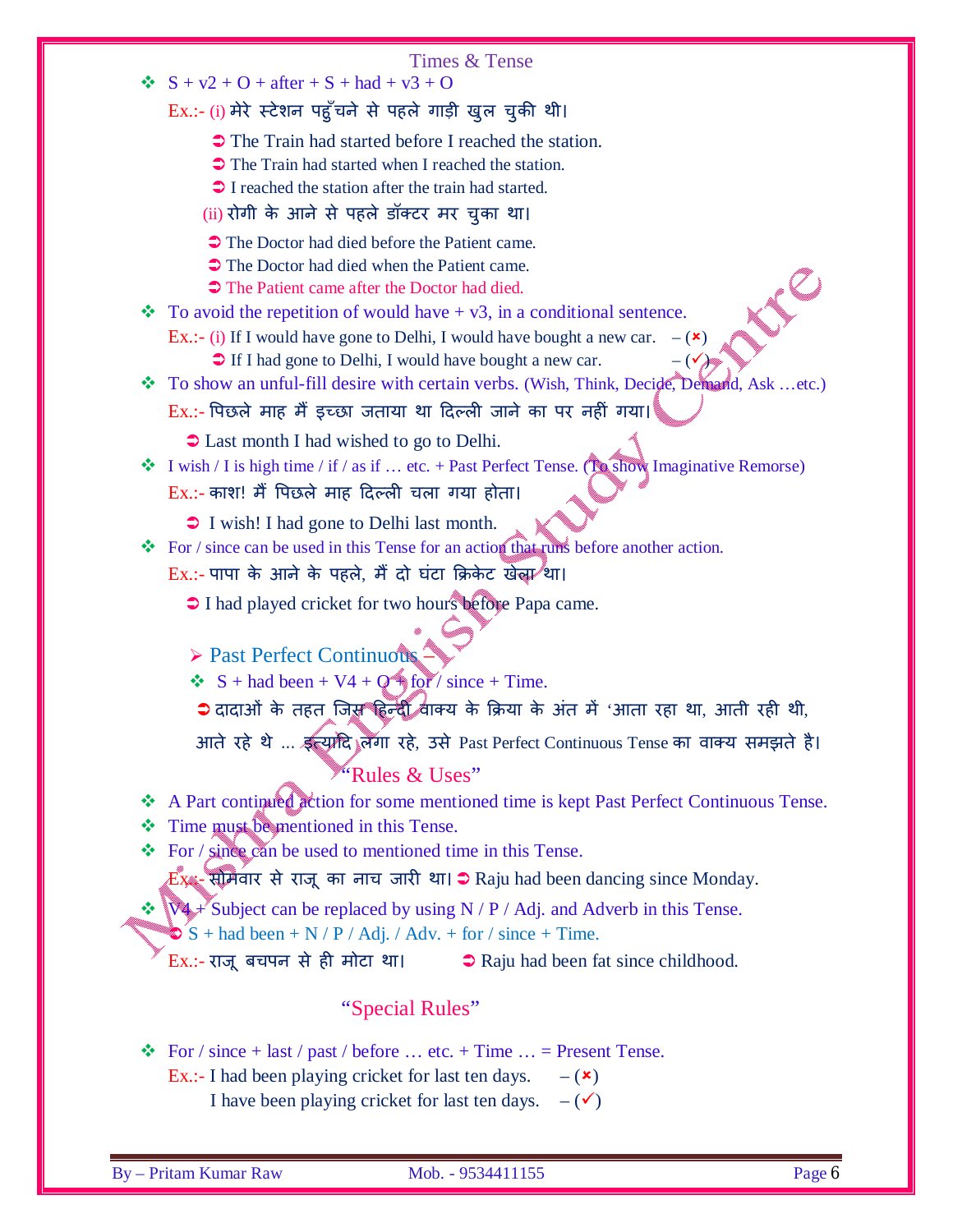Times & Tense

 $\div$  For / since + Time + last / past ... = Past Tense

Ex.:- I have been playing cricket for ten days last month.  $-(\star)$ 

I had been playing cricket for ten days last month.  $-(\checkmark)$ 

"Tenses with Future Time"

 $\triangleright$  Future Indefinite Tense –

 $\div S$  + shall / will + v1 + O

⊃ दादाओं के तहत जिस हिन्दी वाक्य के क्रिया के अंत में 'गा, गे, गी ... इत्यादि लगा रहे, उसे

Future Indefinite Tense का वाक्य माना जाता है।

"Rules & Uses"

 $\triangleleft$  To show a simple futurity.

Ex.:- कल मोहन दिल्ली जाएगा।  $\bullet$  Mohan will go to Delhi tomorrow.

 $\cdot \cdot$  The repetition of shall or will is avoided in a conditional sentence, it is replaced by using Present Indefinite Tense with the Part that shows condition.

Ex.:- You will go if he will come.  $-(\star)$ 

 $\triangleright$  You will go if he comes.  $-$  ( $\checkmark$ )

 $\triangleleft$  To show a suggestion + Precaution with else.  $\bigcirc$  Suggestion + else + Subject + shall / will + v1 + O

Ex.:- जल्दी चल नहीं तो ट्रेन छूट जाएगी।  $\rightarrow$  Run fast, else you will miss the train.

• Now, next time, tomorrow …etc. can be used in Future Indefinite Tense to make futurity. Ex.:- I will go there next month.

Future Perfect Tense –

 $\div S$  + shall / will + have  $\div \sqrt{3}$  +  $\circ$  + by / before + Time

⊃ दादाओं के तहत जिस हिन्दी वाक्य के क्रिया के अंत में 'चूकेगा, चूकेगी, चूकेंगे ... इत्यादि

लगा रहे, उसे Future Perfect Tense का वाक्य माना जाता है।

"Rules & Uses"

 $\cdot$  An action that is hoped to be completed by / before a certain time in future is kept in Future Perfect Tense.

Time must be mentioned in this Tense.

By / before comes to mentioned time in this Tense.

Ex.:- (i) सोमवार तक मैं यह प्रोजेक्ट पूरा कर दूँगा।

 $\supset$  I shall have finished this Project by Monday.

(ii) सोमवार से पहले राजू दिल्ली चला जाएगा।

 $\supset$  Raju will have gone to Delhi before Monday.

- $\div$  S + shall / will + have + v3 + O + by / before + S + v1 / v5 + O
	- Ex.:- आपके आने तक मैं यह प्रोजेक्ट पूरा कर लूँगा।
		- $\supset$  I shall have finished this Project by you come.